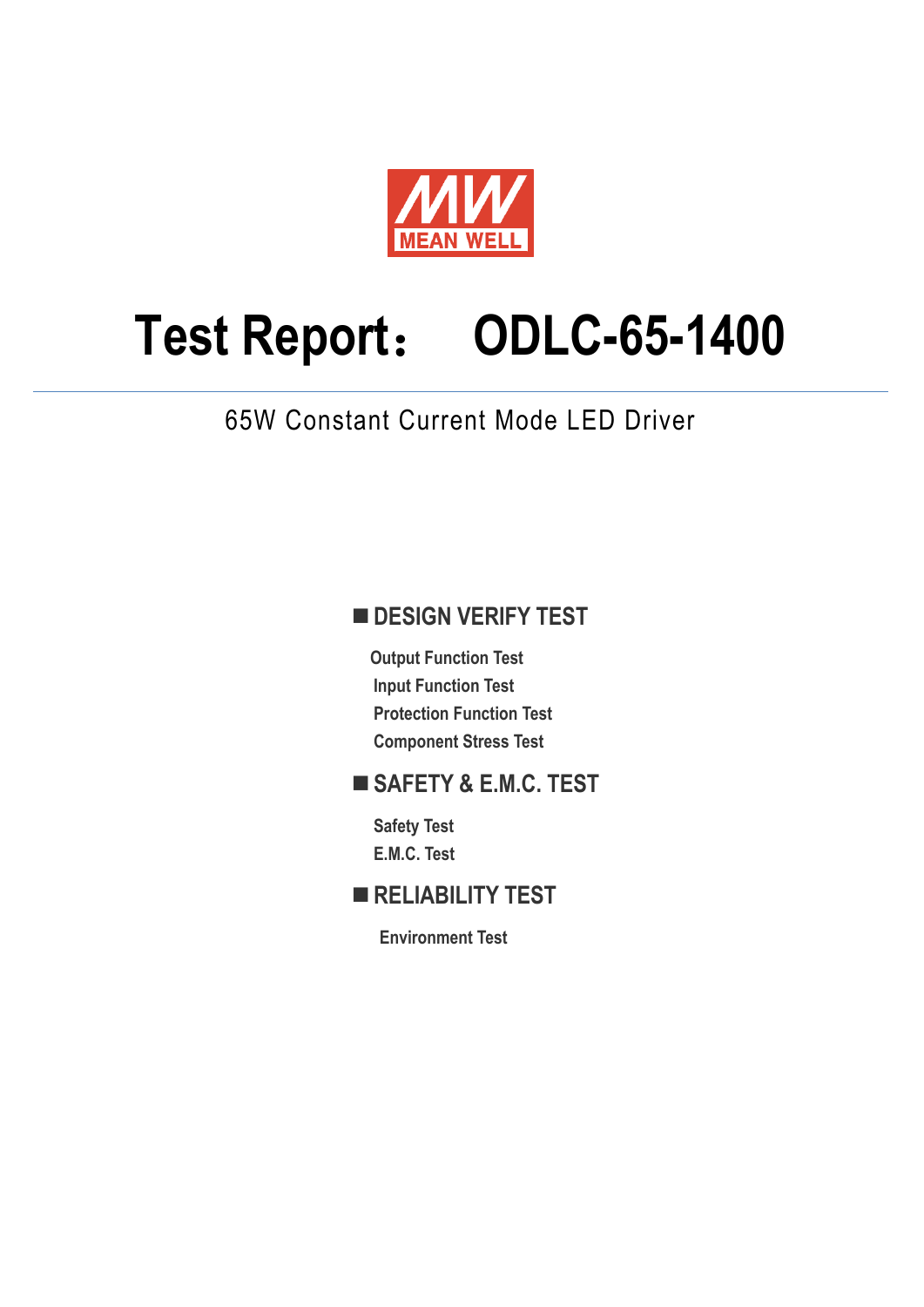

### **DESIGN VERIFY TEST**

### **OUTPUT FUNCTION TEST**

| <b>NO</b>      | <b>TEST ITEM</b>                                                                                                                                                                                                                                                                         | <b>SPECIFICATION</b>              | <b>TEST CONDITION</b>                                   | <b>RESULT</b> |  |
|----------------|------------------------------------------------------------------------------------------------------------------------------------------------------------------------------------------------------------------------------------------------------------------------------------------|-----------------------------------|---------------------------------------------------------|---------------|--|
| $\mathbf{1}$   | CONSTANT CURRENT REGION                                                                                                                                                                                                                                                                  | 34V~46V                           | I/P: 230VAC<br>O/P: LED MODE<br>Ta: $25^{\circ}$ C      | 28 V~46 V     |  |
| $\overline{2}$ | <b>CURRENT RIPPLE</b>                                                                                                                                                                                                                                                                    | 5% max@rated current              | I/P: 230VAC<br>O/P: FULL/MIN LOAD<br>Ta: $25^{\circ}$ C | 4.05%         |  |
| $\mathbf{3}$   | <b>CURRENT TOLERANCE</b>                                                                                                                                                                                                                                                                 | ±7%                               | I/P: 230VAC<br>O/P: FULL/MIN LOAD<br>Ta: $25^{\circ}$ C | ±2.24%        |  |
| $\overline{4}$ | OPEN CIRCUIT<br>VOLTAGE (max)                                                                                                                                                                                                                                                            | 60V                               | I/P: 230VAC<br>O/P: NO LOAD<br>Ta: $25^{\circ}$ C       | 59.5 V        |  |
| 5              | OVER/UNDERSHOOT TEST                                                                                                                                                                                                                                                                     | $\pm 5\%$                         | I/P: 230VAC<br>O/P: FULL LOAD<br>Ta: $25^{\circ}$ C     | $<5\%$        |  |
| $6\phantom{1}$ | SET UP TIME                                                                                                                                                                                                                                                                              | 500ms/230VAC                      | I/P: 230 VAC<br>O/P: FULL LOAD<br>Ta: $25^{\circ}$ C    | 386 ms/230VAC |  |
|                | INPUT=230VAC/50HZ@FULLLOAD<br>CH1: Output Voltage CH2: AC Input Voltage<br>Tek Stop<br>$\Delta$ : 315 V<br>$\circledcirc$ : -10.0 V<br>$\Delta: 386ms$<br>$@: -310ms$<br>1110111<br>2<br>THUU<br>$\mathbb{D}$<br>Ch1 9.00 V $\sqrt{c}$ 250 V $\sqrt{N}$ 100ms A Ch1 $J$ 35.3 V<br>70.00% |                                   |                                                         |               |  |
| $\overline{7}$ | AUXILIARY DC OUTPUT                                                                                                                                                                                                                                                                      | Nominal 12V (deviation 11.4~12.6) | I/P: 230 VAC                                            | 11.94 V       |  |
|                | (For A-Type only)                                                                                                                                                                                                                                                                        | @50mA                             | O/P: FULL LOAD                                          |               |  |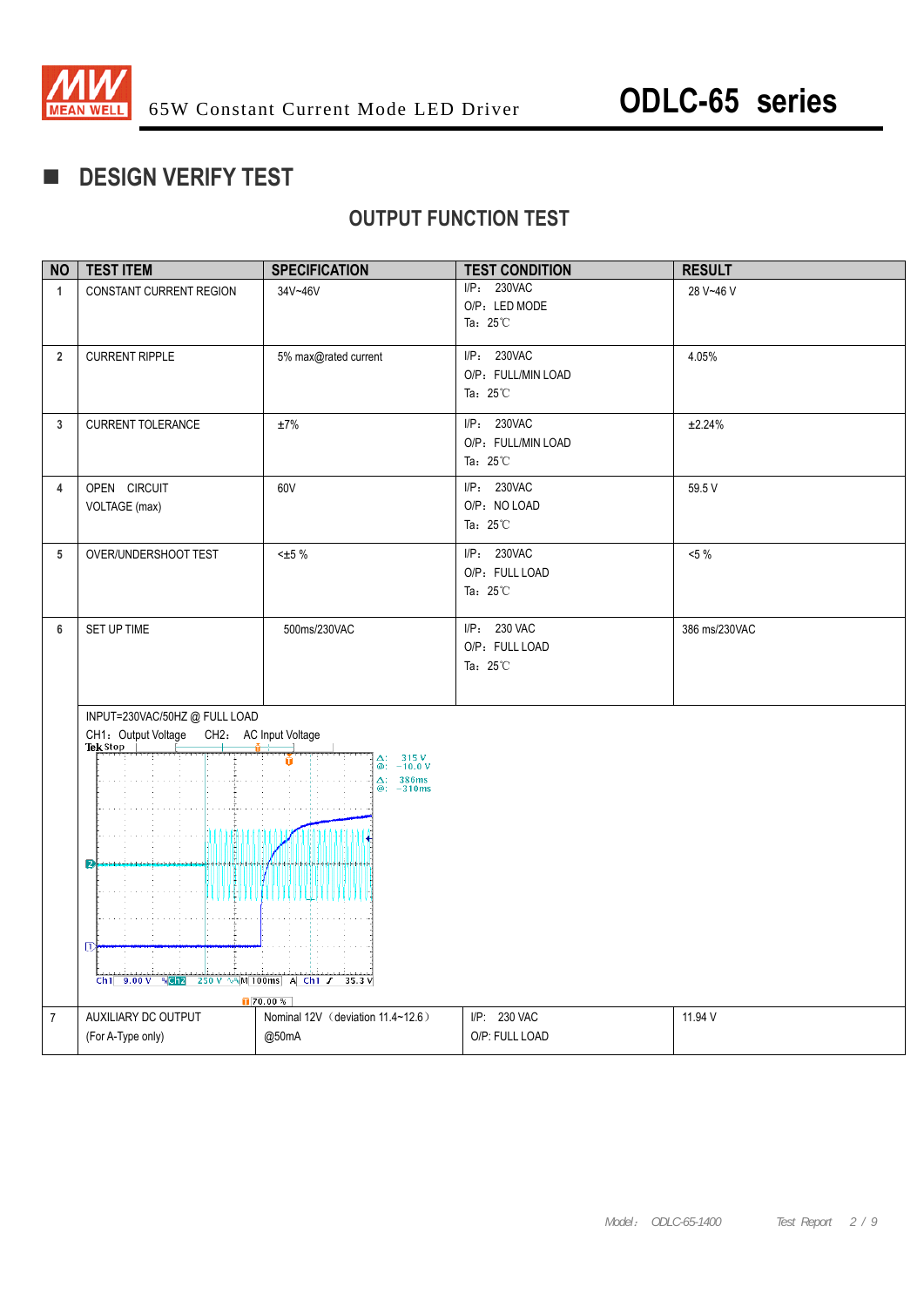

## 65W Constant Current Mode LED Driver **ODLC-65 series**

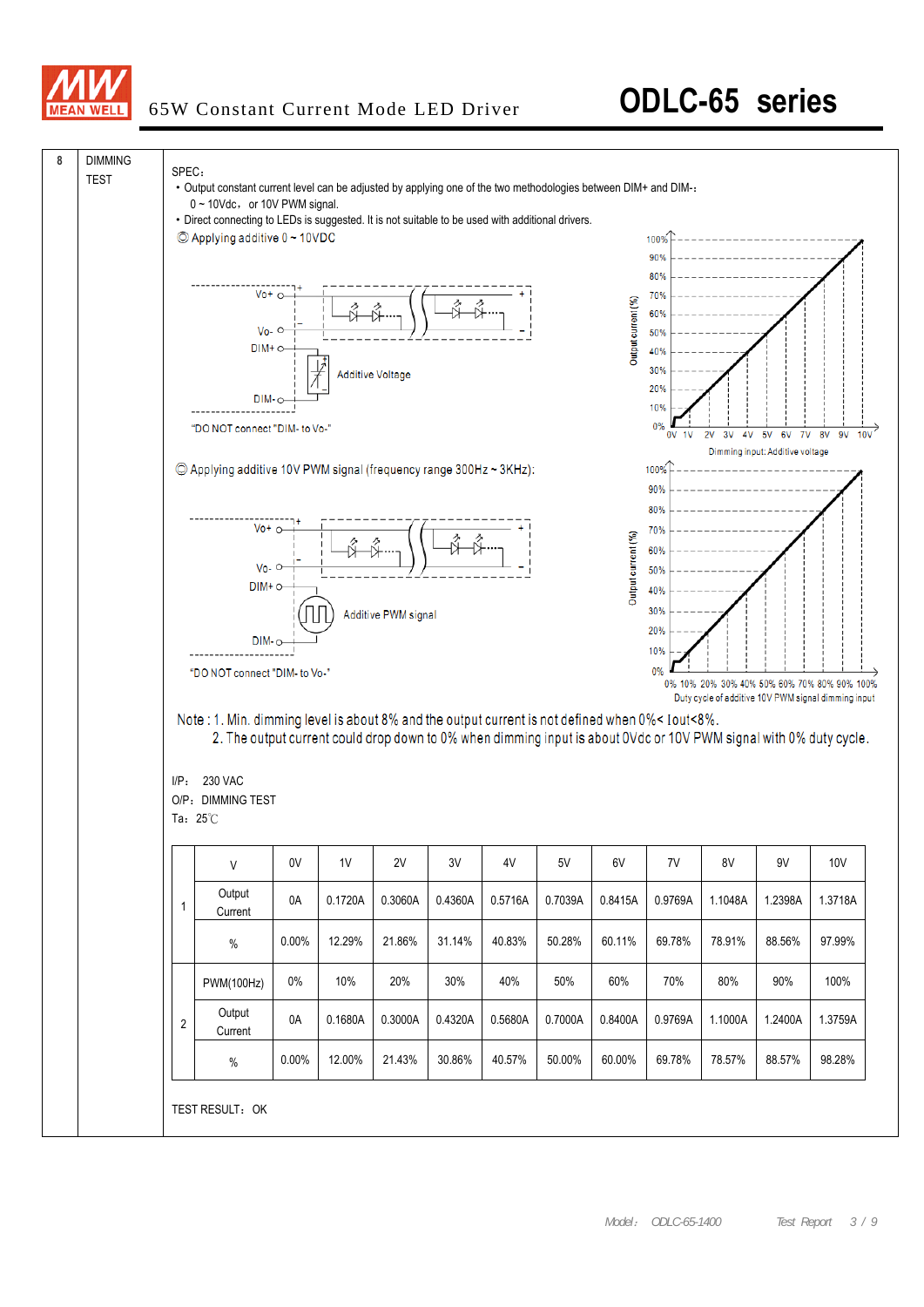

### **INPUT FUNCTION TEST**

| <b>NO</b>      | <b>TEST ITEM</b>                                                                                                | <b>SPECIFICATION</b>                                                                                                                                                   | <b>TEST CONDITION</b>                                                                                                                                                                | <b>RESULT</b>                              |
|----------------|-----------------------------------------------------------------------------------------------------------------|------------------------------------------------------------------------------------------------------------------------------------------------------------------------|--------------------------------------------------------------------------------------------------------------------------------------------------------------------------------------|--------------------------------------------|
| $\mathbf{1}$   | <b>INPUT VOLTAGE RANGE</b>                                                                                      | 180VAC~295VAC                                                                                                                                                          | I/P: TESTING<br>O/P: FULL LOAD<br>Ta: $25^{\circ}$ C                                                                                                                                 | 177V~305V                                  |
|                |                                                                                                                 |                                                                                                                                                                        | I/P:<br>(1)LOW-LINE-3V=177 V<br>HIGH-LINE+10V=305 V<br>O/P: FULL/MIN LOAD<br>ON: 30 Sec OFF: 30 Sec 10MIN<br>(2)230VAC<br>ON: 0.5 Sec OFF: 0.5 Sec 20MIN<br>(POWER ON/OFF NO DAMAGE) | TEST: OK                                   |
| $\overline{2}$ | INPUT FREQUENCY RANGE                                                                                           | 47HZ ~63 HZ<br>NO DAMAGE                                                                                                                                               | I/P: 180 VAC ~295 VAC<br>O/P: FULL~MIN LOAD<br>Ta: $25^{\circ}$ C                                                                                                                    | TEST: OK                                   |
| 3              | AC CURRENT                                                                                                      | 0.4A/230VAC<br>0.3A/277VAC                                                                                                                                             | I/P: 230 VAC<br>I/P: 277 VAC<br>O/P: FULL LOAD<br>Ta: $25^{\circ}$ C                                                                                                                 | I = 0.313A/230VAC<br>I = 0.251A/277VAC     |
| 4              | LEAKAGE CURRENT                                                                                                 | < 0.75mA / 277VAC                                                                                                                                                      | I/P: 277 VAC<br>O/P: NO LOAD<br>Ta: $25^{\circ}$ C                                                                                                                                   | L-CASE: 0.0029 mA<br>N-CASE: 0.0029 mA     |
| 5              | NO LOAD POWER<br><b>CONSUMPTION</b>                                                                             | < 0.5W for Blank-Type<br>< 1.2W for A-Type                                                                                                                             | I/P: 230VAC<br>O/P: NO LOAD<br>Ta: $25^{\circ}$ C                                                                                                                                    | 0.388W for Blank-Type<br>0.582W for A-Type |
| 6              | INRUSH CURRENT(Typ)                                                                                             | 230V/30A<br>Twidth =100 us measured at 50%<br>lpeak<br><b>COLD START</b>                                                                                               | I/P: 230 VAC<br>O/P: FULL LOAD<br>Ta: $25^{\circ}$ C                                                                                                                                 | I = 19.9A/230VAC<br>Twidth $=84.0$ us      |
|                | INPUT=230VAC/50HZ @ FULL LOAD<br>CH1: AC Input Voltage CH2: Input current<br>Tek Prevu<br>ĥ<br>Ch1 100 V ∿% Ch2 | $\Delta$ : 500mA<br>@: 9.80 A<br>$\Delta$ : 84.0µs<br>$@: -800$ ns<br>Ch <sub>2</sub> Max<br>19.9A<br>$5.00 A \Omega$ M 40.0us A Ch2 J 10.9 A<br>$1+1$ 40.8000 $\mu$ s |                                                                                                                                                                                      |                                            |
| 7              | EFFICIENCY(Typ)                                                                                                 | 85%                                                                                                                                                                    | I/P: 230VAC<br>O/P: FULL LOAD<br>Ta: $25^{\circ}$ C                                                                                                                                  | 87.75%                                     |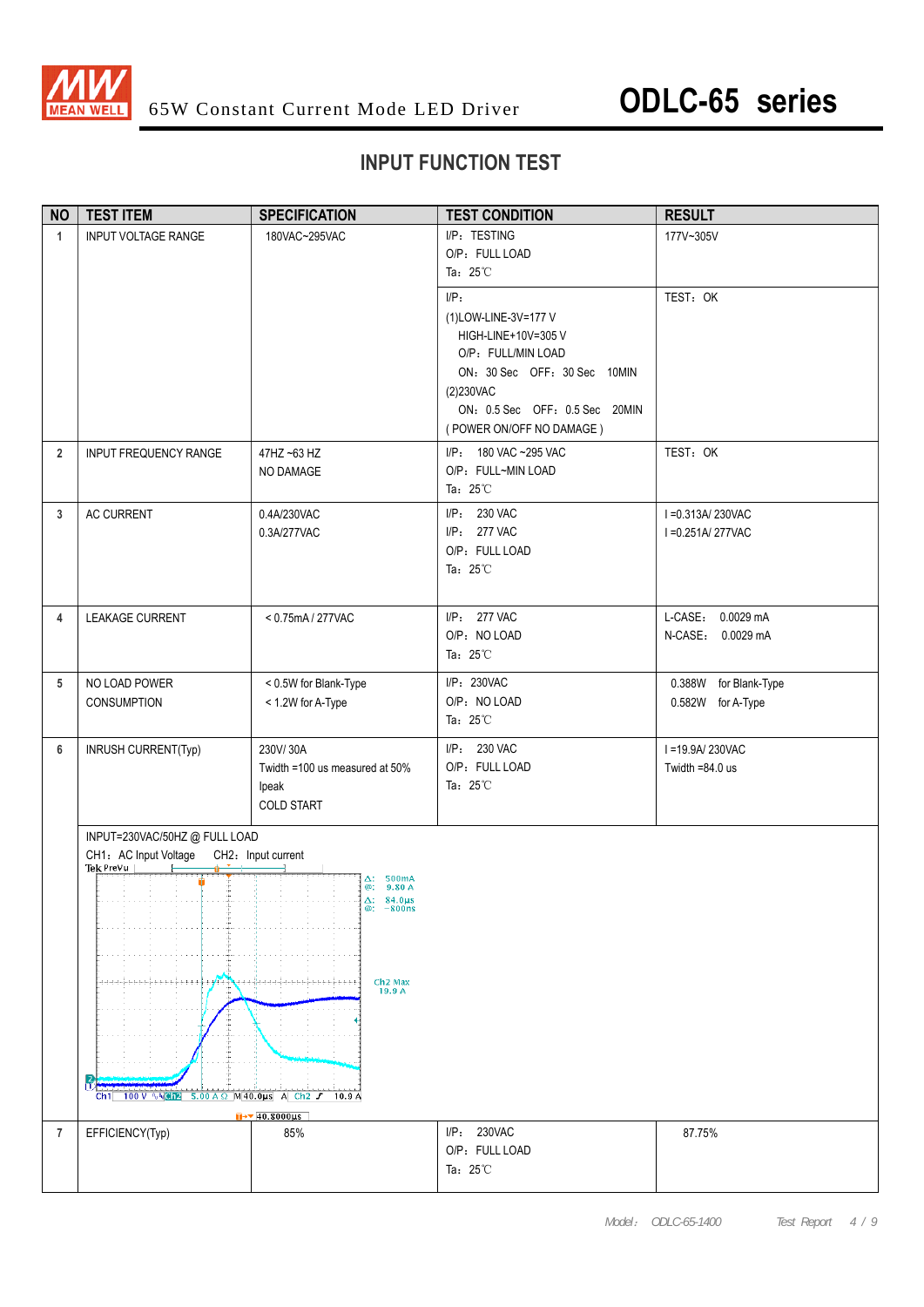

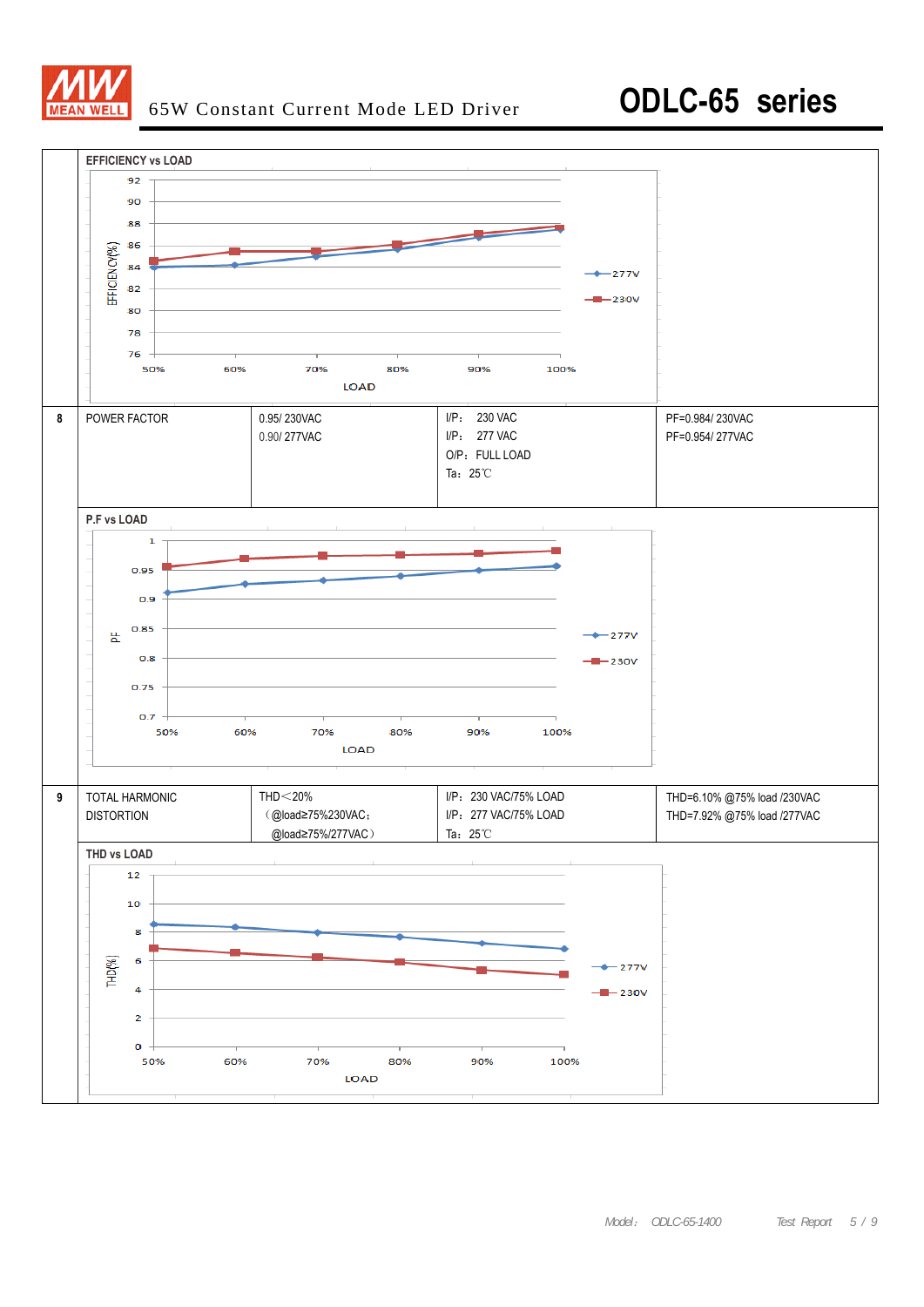

### **PROTECTION FUNCTION TEST**

| TEST ITEM            | <b>SPECIFICATION</b> | <b>TEST CONDITION</b> | <b>RESULT</b>                                   |
|----------------------|----------------------|-----------------------|-------------------------------------------------|
| <b>SHORT CIRCUIT</b> | SHORT EVERY OUTPUT   | 180VAC<br>$I/P_{\pm}$ | NO DAMAGE                                       |
| PROTECTION           | HOUR NO DAMAGE       | 295VAC<br>$I/P$ :     | Hiccup mode, recovers automatically after fault |
|                      |                      | O/P: FULL LOAD        | condition is removed                            |
|                      |                      | Ta: $25^{\circ}$ C    |                                                 |

### **COMPONENT STRESS TEST**

| <b>NO</b>   | <b>TEST ITEM</b>                      | <b>SPECIFICATION</b>     | <b>TEST CONDITION</b>                                                                                                                         | <b>RESULT</b>                         |
|-------------|---------------------------------------|--------------------------|-----------------------------------------------------------------------------------------------------------------------------------------------|---------------------------------------|
| 1           | <b>Power Transistor</b><br><b>PWM</b> | Q1 Rated<br>800V/9A      | $I/P$ : High-Line +3V = 298V<br>(1) Full Load Turn on<br>O/P <sub>z</sub><br>(2) Output Short<br>(3) Full load continue<br>Ta: $25^{\circ}$ C | (1) 690V<br>(2) 644V<br>(3) 680V      |
| $\mathbf 2$ | O/P<br>Diode (MOSFET)                 | D100 Rated<br>16A/400V   | $I/P$ : High-Line +3V = 298V<br>$O/P$ :<br>(1) Full Load Turn on<br>(2) Output Short<br>(3) Full load continue<br>Ta: $25^{\circ}$ C          | (1) 260V<br>(2) 268V<br>(3) 204V      |
| 3           | Control IC                            | Rated<br>U1<br>35V (MAX) | $I/P$ : High-Line +3V = 298V<br>O/P: (1) FULL LOAD<br>(2) Output Short<br>(3) Low Line No Load<br>Ta: $25^{\circ}$ C                          | (1) 15.8V<br>(2) 14.5V<br>$(3)$ 15.5V |
| 4           | Clamp Diode                           | D 1<br>Rated<br>800V/2A  | $I/P$ : High-Line +3V = 298V<br>O/P: (1) Full Load input on/off<br>(2) Output Short<br>Ta: $25^{\circ}$ C                                     | (1) 540V<br>(2) 484V                  |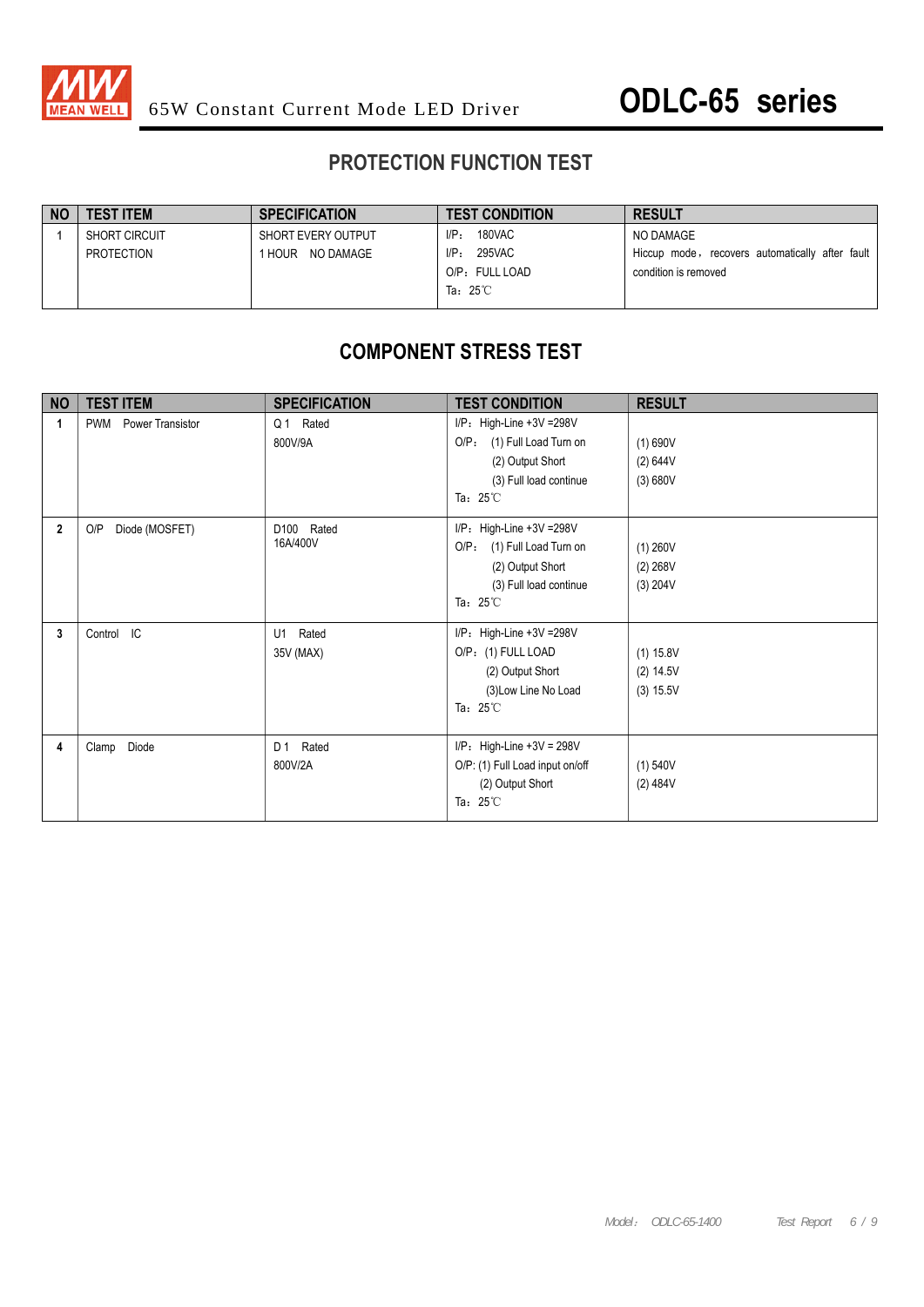

### **SAFETY TEST**

| NO | <b>TEST ITEM</b>            | <b>SPECIFICATION</b>                   | <b>TEST CONDITION</b>                       | <b>RESULT</b>             |
|----|-----------------------------|----------------------------------------|---------------------------------------------|---------------------------|
|    | WITHSTAND VOLTAGE           | $I/P$ -O/P: 3.75KVAC/min               | I/P-O/P: 4.2 KVAC/min                       | 1.662 mA<br>$I/P-O/P$ :   |
|    |                             |                                        | Ta: $25^{\circ}$ C                          | NO DAMAGE                 |
|    | <b>ISOLATION RESISTANCE</b> | $I/P-O/P$ :<br>$500$ VDC>100M $\Omega$ | VDC<br>500<br>$I/P$ -O/P:<br>Ta: 25℃/70% RH | $>9999$ MQ<br>$I/P$ -O/P: |

### **E.M.C TEST**

| <b>NO</b>      | <b>TEST ITEM</b>                            | <b>SPECIFICATION</b>                                             | <b>TEST CONDITION</b>                                          | <b>RESULT</b>                        |  |
|----------------|---------------------------------------------|------------------------------------------------------------------|----------------------------------------------------------------|--------------------------------------|--|
| $\mathbf{1}$   | <b>HARMONIC</b>                             | EN61000-3-2<br><b>CLASS C</b>                                    | I/P: 230 VAC/50HZ<br>O/P: FULL/75% LOAD<br>Ta: $25^{\circ}$ C  | <b>PASS</b>                          |  |
| $\overline{2}$ | CONDUCTION                                  | EN55015                                                          | I/P: 230 VAC/50HZ<br>O/P: FULL LOAD<br>Ta: $25^{\circ}$ C      | <b>PASS</b><br>Test by certified Lab |  |
| 3              | <b>RADIATION</b>                            | EN55015                                                          | I/P: 230 VAC/50HZ<br>O/P: FULL LOAD<br>Ta: $25^{\circ}$ C      | <b>PASS</b><br>Test by certified Lab |  |
| 4              | E.S.D                                       | EN61000-4-2<br><b>LIGHT INDUSTRY</b><br>AIR: 8KV<br>Contact: 4KV | I/P: 230 VAC/50HZ<br>O/P: FULL LOAD<br>Ta: $25^{\circ}$ C      | CRITERIA A                           |  |
| 5              | E.F.T                                       | EN61000-4-4<br><b>LIGHT INDUSTRY</b><br>INPUT: 1KV               | I/P: 230VAC/50HZ<br>O/P: FULL LOAD<br>Ta: $25^{\circ}$ C       | CRITERIA A                           |  |
| 6              | <b>SURGE</b>                                | EN61000-4-5<br><b>LIGHT INDUSTRY</b><br>$L-N: 1KV$               | 230VAC/50HZ<br>$I/P$ :<br>O/P: FULL LOAD<br>Ta: $25^{\circ}$ C | CRITERIA A                           |  |
| $\overline{7}$ | Test by certified Lab & Test Report Prepare |                                                                  |                                                                |                                      |  |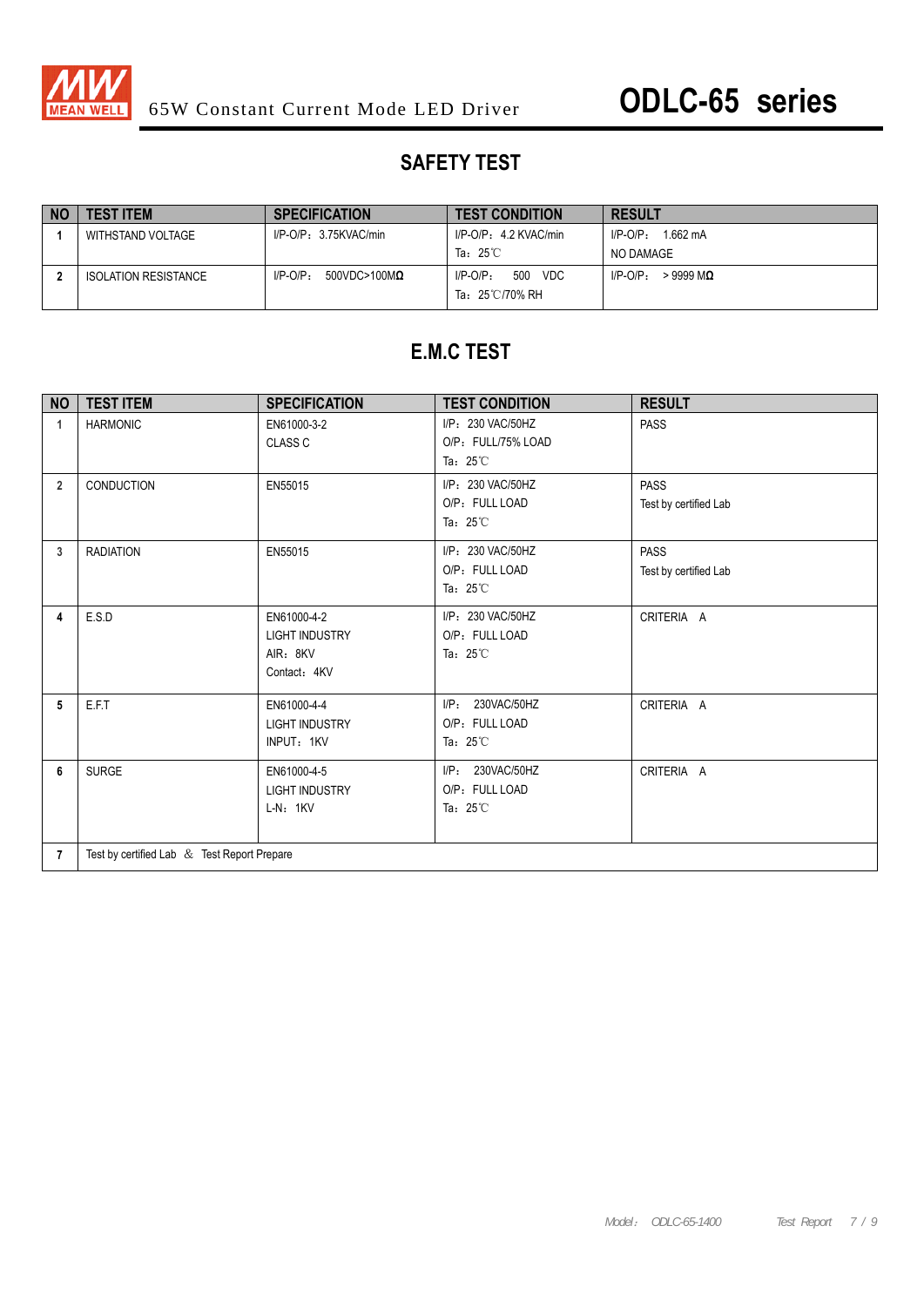

### **RELIABILITY TEST**

### **ENVIRONMENT TEST**

| <b>NO</b>      | <b>TEST ITEM</b>                                                                       | <b>SPECIFICATION</b>                                                                                                                                                                                                      | <b>TEST CONDITION</b>                                                    | <b>RESULT</b>           |
|----------------|----------------------------------------------------------------------------------------|---------------------------------------------------------------------------------------------------------------------------------------------------------------------------------------------------------------------------|--------------------------------------------------------------------------|-------------------------|
| $\mathbf{1}$   | TEMPERATURE RISE TEST                                                                  | MODEL: ODLC-65-1750                                                                                                                                                                                                       |                                                                          |                         |
|                |                                                                                        | 1. ROOM AMBIENT BURN-IN: 2 HRS                                                                                                                                                                                            |                                                                          |                         |
|                |                                                                                        |                                                                                                                                                                                                                           | $I/P$ : 230VAC O/P: FULL LOAD Ta=31.3°C                                  |                         |
|                |                                                                                        | 2. HIGH AMBIENT BURN-IN: 2 HRS                                                                                                                                                                                            |                                                                          |                         |
|                |                                                                                        |                                                                                                                                                                                                                           | $I/P$ : 230VAC O/P: FULL LOAD Ta=47.0 °C                                 |                         |
|                |                                                                                        | NO.<br>Position                                                                                                                                                                                                           | ROOM AMBIENT Ta= $31.3^{\circ}$ C                                        | HIGH AMBIENT Ta=47.0 °C |
|                |                                                                                        |                                                                                                                                                                                                                           |                                                                          | 96.0°C                  |
|                |                                                                                        | BD1<br>$\mathbf{1}$<br>$\overline{2}$<br>C <sub>8</sub>                                                                                                                                                                   | 75.2°C<br>74.2°C                                                         | 95.1°C                  |
|                |                                                                                        | 3<br>Q <sub>1</sub>                                                                                                                                                                                                       | 81.8°C                                                                   | 106.0°C                 |
|                |                                                                                        | $\overline{4}$<br>D <sub>1</sub>                                                                                                                                                                                          | 80.8°C                                                                   | 105.1°C                 |
|                |                                                                                        | 5<br>U1                                                                                                                                                                                                                   | 78.8°C                                                                   | 100.6°C                 |
|                |                                                                                        | 6<br>T1                                                                                                                                                                                                                   | 83.2°C                                                                   | 106.8°C                 |
|                |                                                                                        | $\overline{7}$<br>RG1                                                                                                                                                                                                     | 80.9°C                                                                   | 100.6°C                 |
|                |                                                                                        | 8<br>D <sub>100</sub>                                                                                                                                                                                                     | 78.5°C                                                                   | 98.2°C                  |
|                |                                                                                        | 9<br>Q100                                                                                                                                                                                                                 | 77.8°C                                                                   | 97.2°C                  |
|                |                                                                                        | 10<br>L <sub>100</sub>                                                                                                                                                                                                    | 77.5°C                                                                   | 96.8°C                  |
|                |                                                                                        | 11<br>C106                                                                                                                                                                                                                | 73.4°C                                                                   | $92.4^{\circ}$ C        |
|                |                                                                                        | 12<br>U100                                                                                                                                                                                                                | 84.0°C                                                                   | 103.8°C                 |
|                |                                                                                        | 13<br><b>TC</b>                                                                                                                                                                                                           | 68.8°C                                                                   | 85.9°C                  |
|                |                                                                                        |                                                                                                                                                                                                                           |                                                                          |                         |
| $\overline{2}$ | LOW TEMPERATURE                                                                        | TURN ON AFTER 2 HOUR                                                                                                                                                                                                      | I/P: 295VAC/180VAC                                                       | TEST: OK                |
|                | TURN ON TEST                                                                           |                                                                                                                                                                                                                           | O/P: FULL/80% LOAD                                                       |                         |
|                |                                                                                        |                                                                                                                                                                                                                           | Ta= $-25^{\circ}$ C                                                      |                         |
| 3              | <b>HIGH HUMIDITY</b><br><b>HIGH TEMPERATURE</b><br><b>HIGH VOLTAGE</b><br>TURN ON TEST | AFTER 12 HOURS<br>IN CHAMBER ON<br>CONTROL 45 °C<br>NO DAMAGE                                                                                                                                                             | I/P: 305VAC<br>O/P: FULL LOAD<br>Ta=45 $^{\circ}$ C<br>HUMIDITY= 95 %R.H | TEST: OK                |
| 4              | TEMPERATURE<br>COEFFICIENT                                                             | $\pm 0.03\%$ /°C (0~45°C)                                                                                                                                                                                                 | I/P: 230 VAC<br>O/P: FULL LOAD                                           | $±0.001\%$ /°C          |
| 5              | STORAGE TEMPERATURE TEST                                                               | 1. Thermal shock Temperature: -45°C ~ +85°C<br>2. Temperature change rate : 25℃ / MIN<br>3. Dwell time low and high temperature : 30 MIN/EACH<br>4. Total test cycle: 5 CYCLE<br>5. Input/Output condition: AC OFF STATIC |                                                                          | TEST: OK                |